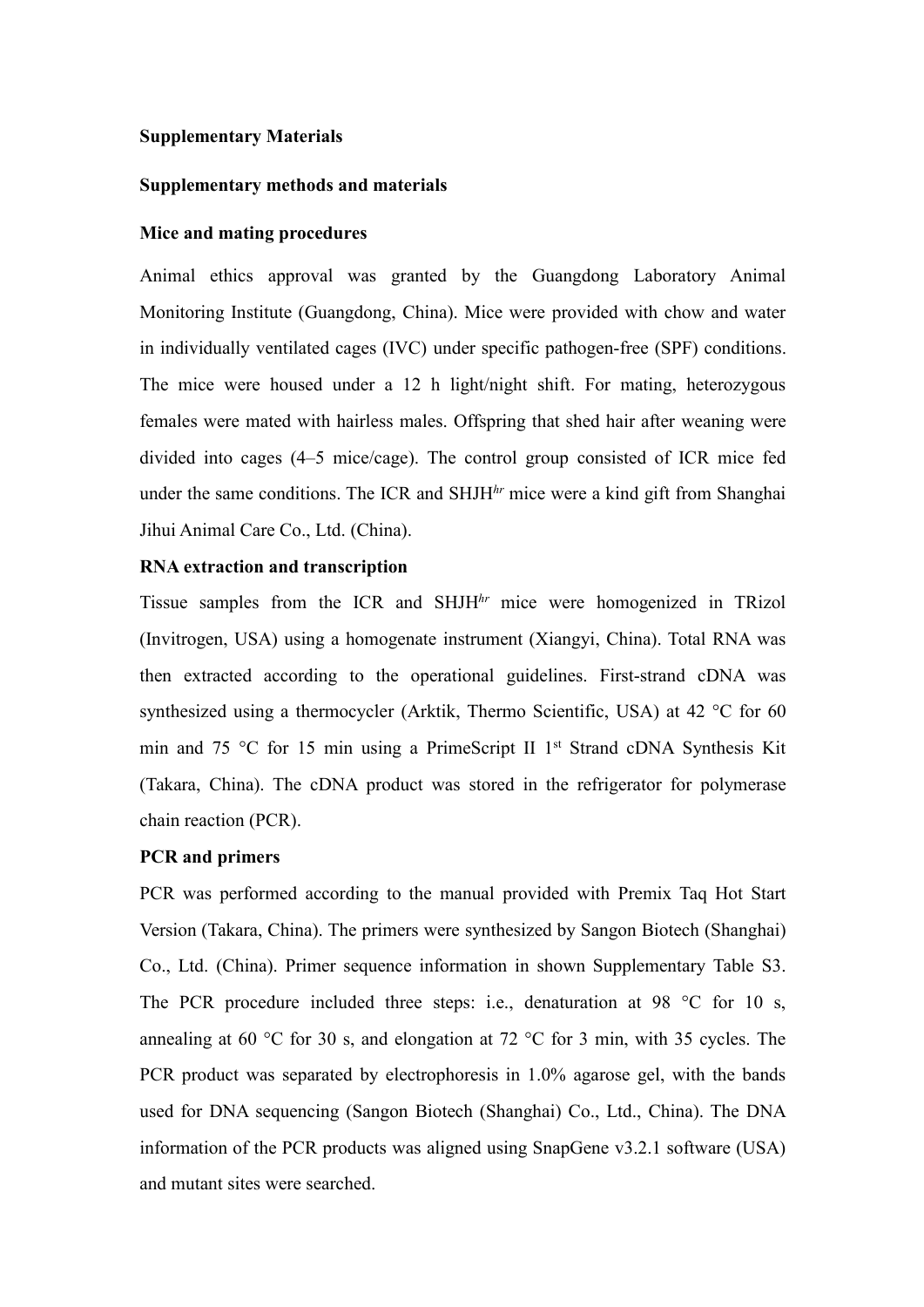#### **Histological analysis**

The mice were anesthetized with  $CO<sub>2</sub>$  and blood was collected. The heart was then perfused with saline solution. Thyroid and other tissues were removed, dissected, and rinsed in 4% paraformaldehyde (PFA, Sigma, USA) for 24 h. The tissues were dehydrated, hyalinized (Leica ASP300S, Germany), and embedded in wax blocks. The blocks were cut in 5 μM sections, which were then stained with hematoxylin and eosin (H&E) (Leica SV5030, German). The stained sections were scanned and analyzed using Aperio ImageScope v12.4.3 software (Leica, Germany). Finally, images were combined using Adobe Illustrator. Follicle structure analyses were performed with ImageJ software (National Institutes of Health, USA) as described previously (Kero et al., 2007; Ock et al., 2013). Using six slides each from the ICR and SHJH*hr* groups, 30 thyroid follicles were analyzed, follicle lumen area (colloid-containing area), whole follicle area, and number of visible nuclei per follicle were measured, and thyrocyte area (whole follicle area minus colloid area) and average thyrocyte area (thyrocyte area divided by number of visible nuclei) were quantified.

#### **Mouse metabolism detection**

Metabolic rate was determined using a metabolic cage (L-DX) (Suzhou Junsheng Experimental Animal Equipment Co., Ltd., China). Firstly, the mice were placed in metabolic cages to acclimate for 3 days, after which the cages were cleaned, and chow and water were removed. On the fourth day, chow and water were weighed and placed in the age. After 24 h, the remaining food and water, as well as mouse feces and urine, were removed and weighed. The process was then repeated and measured again. Finally, the weight of the chow, water, feces, and urine each day were analyzed for each mouse.

#### **Heart rate and blood pressure**

A blood pressure monitor (BP-2010A series, Softron Biotechnology Co., Ltd., Japan) was used to measure the heart rate and blood pressure of the mice, as per the manufacturer's manual. Briefly, the computer was first connected to the software (BPTERM10AU, Japan), then the mice were placed in a mouse bag and their tails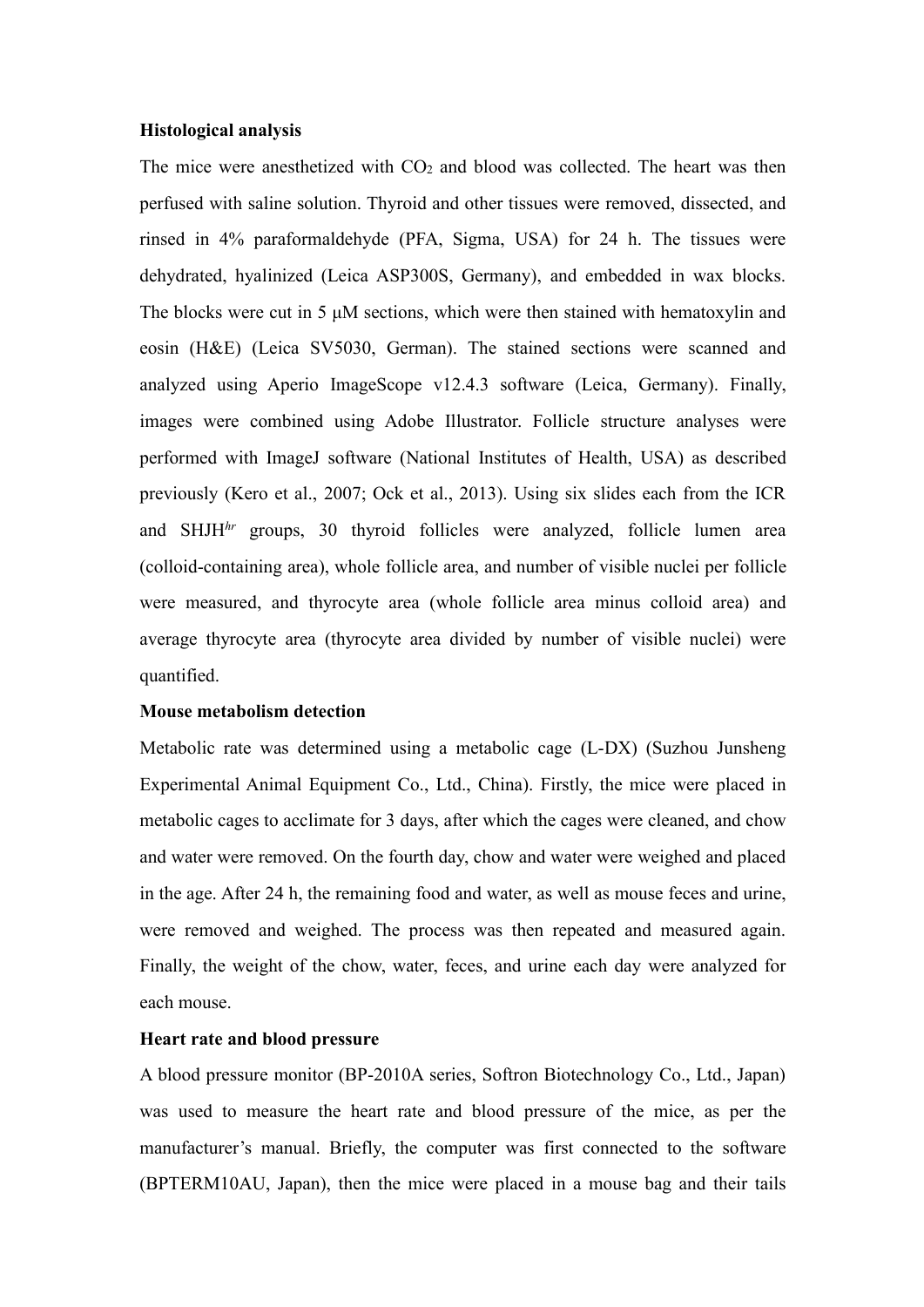were passed through the pressure sensor. Measurements were taken when the software interface displayed stable waves, i.e., mice were in a stable state. Measurements were recorded and mean index values for each mouse were obtained from three replicates.

#### **Determination of TSH, T3, and T4 levels**

Mouse TSH, T3, and T4 ELISA kits were purchased from Shanghai Enzyme-linked Biotechnology Co., Ltd. (China). Serum TSH, T3, and T4 levels were measured according to the manufacturer's instructions. In brief, we added mouse serum or standard samples to the wells of a microtiter plate pre-coated with antibodies, then added antibody-labeled biotin and sealed the wells with a membrane at 37°C for 1 hour. The plate was then washed in a washing machine (Bio-Rad 1575, USA), after which we added horseradish peroxidase (HRP)-antibody at 37°C for 30 min. The plate was again washed in the washing machine, and an A and B mixture was added for development for 10 min. Finally, we added stop buffer and used a Multiskan Microplate Reader (Thermo Fisher, USA) to detect OD450.

#### **Statistical analysis**

Results are presented as mean±standard error of the mean (SEM). Statistical analysis was performed using GraphPad v7.0 (USA) with Student's *t*-test or analysis of variance (ANOVA) with Tukey's *post hoc* test. A *P-*value of less than 0.05 was considered statistically significant.

#### **REFERENCES**

Ahmad W, Panteleyev AA, Christiano AM. 1999. The molecular basis of congenital atrichia in humans and mice: mutations in the hairless gene. *Journal of Investigative Dermatology Symposium Proceedings*, **4**(3): 240–243.

Brancaz MV, Iratni R, Morrison A, Mancini SJC, Marche P, Sundberg J, et al. 2004. A new allele of the mouse hairless gene interferes with  $Hox/LacZ$  transgene regulation in hair follicle primordia. *Experimental and Molecular Pathology*, **76**(2): 173–181.

Cachón-González MB, San-José I, Cano A, Vega JA, García N, Freeman T, et al. 1999. The *hairless* gene of the mouse: relationship of phenotypic effects with expression profile and genotype. *Developmental Dynamics*, **216**(2): 113–126.

Kero J, Ahmed K, Wettschureck N, Tunaru S, Wintermantel T, Greiner E, et al. 2007. Thyrocyte-specific Gq/G<sup>11</sup> deficiency impairs thyroid function and prevents goiter development. *The Journal of Clinical Investigation*, **117**(9): 2399–2407.

Ock S, Ahn J, Lee SH, Kang H, Offermanns S, Ahn HY, et al. 2013. IGF-1 receptor deficiency in thyrocytes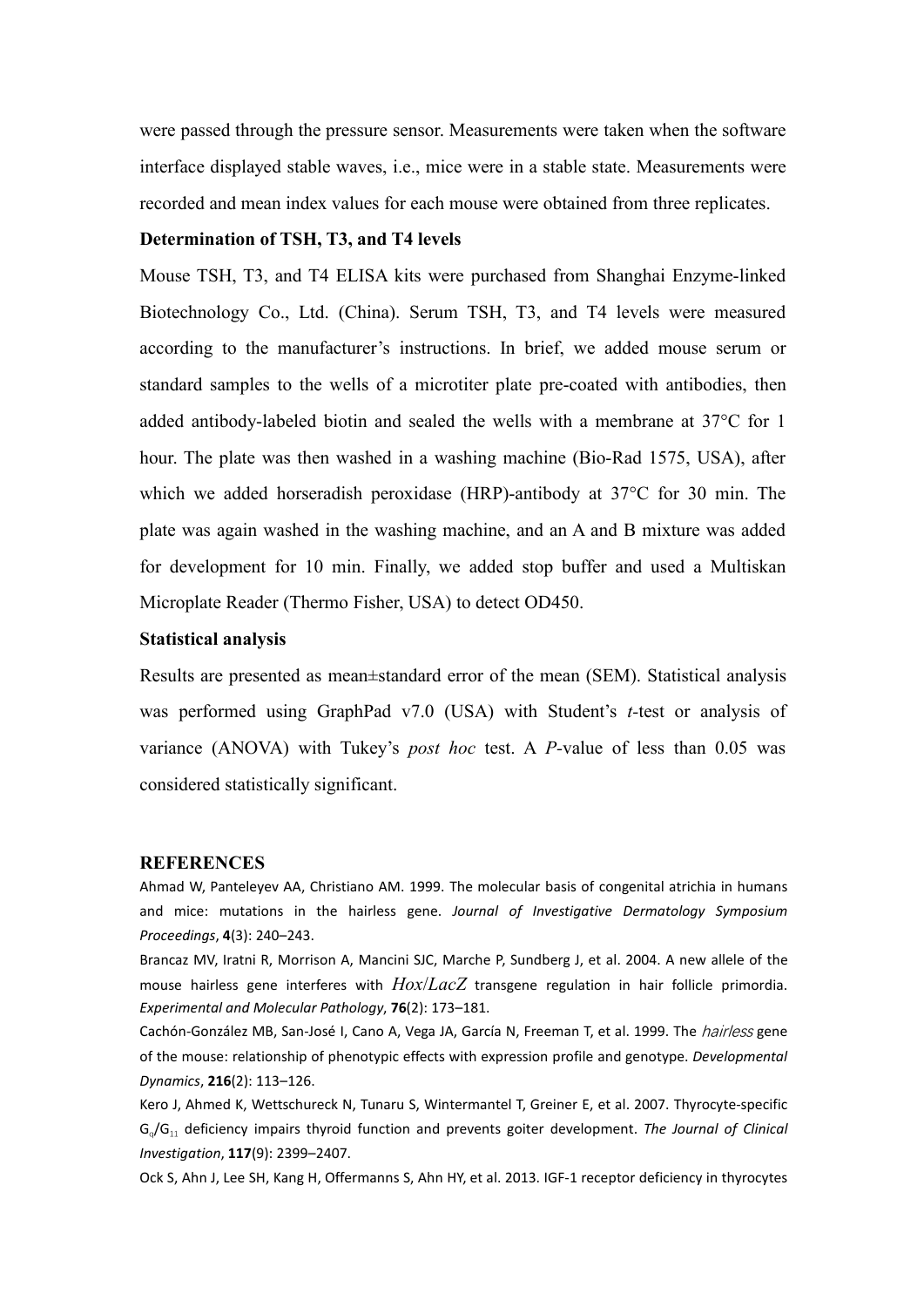impairs thyroid hormone secretion and completely inhibits TSH-stimulated goiter. *The FASEB Journal*, **27**(12): 4899–4908.

Panteleyev AA, Ahmad W, Malashenko AM, Ignatieva EL, Paus R, Sundberg JP, et al. 1998. Molecular basis for the rhino Yurlovo (hrr/t) phenotype: severe skin abnormalities and female reproductive defects associated with an insertion in the hairless gene. *Experimental Dermatology*, **7**(5): 281–288.

Tian M, Xiong YL, Wang WY, Zhang YP. 2004. Molecular genetic basis for the rhino mouse from Chinese KM subcolony. *Chinese Science Bulletin*, **49**(2): 146–152.

Zarach JM, Beaudoin III GMJ, Coulombe PA, Thompson CC. 2004. The co-repressor hairless has a role in epithelial cell differentiation in the skin. *Development*, **131**(17): 4189-4200.

Zhang JT, Fang SG, Wang CY. 2005. A novel nonsense mutation and polymorphisms in the mouse hairless gene. *Journal of Investigative Dermatology*, **124**(6): 1200–1205.

Zhu KC, Xu CS, Zhang JT, Chen YY, Liu MD. 2017. Transgenic mice display hair loss and regrowth overexpressing mutant Hr gene. *Experimental Animals*, **66**(4): 379–386.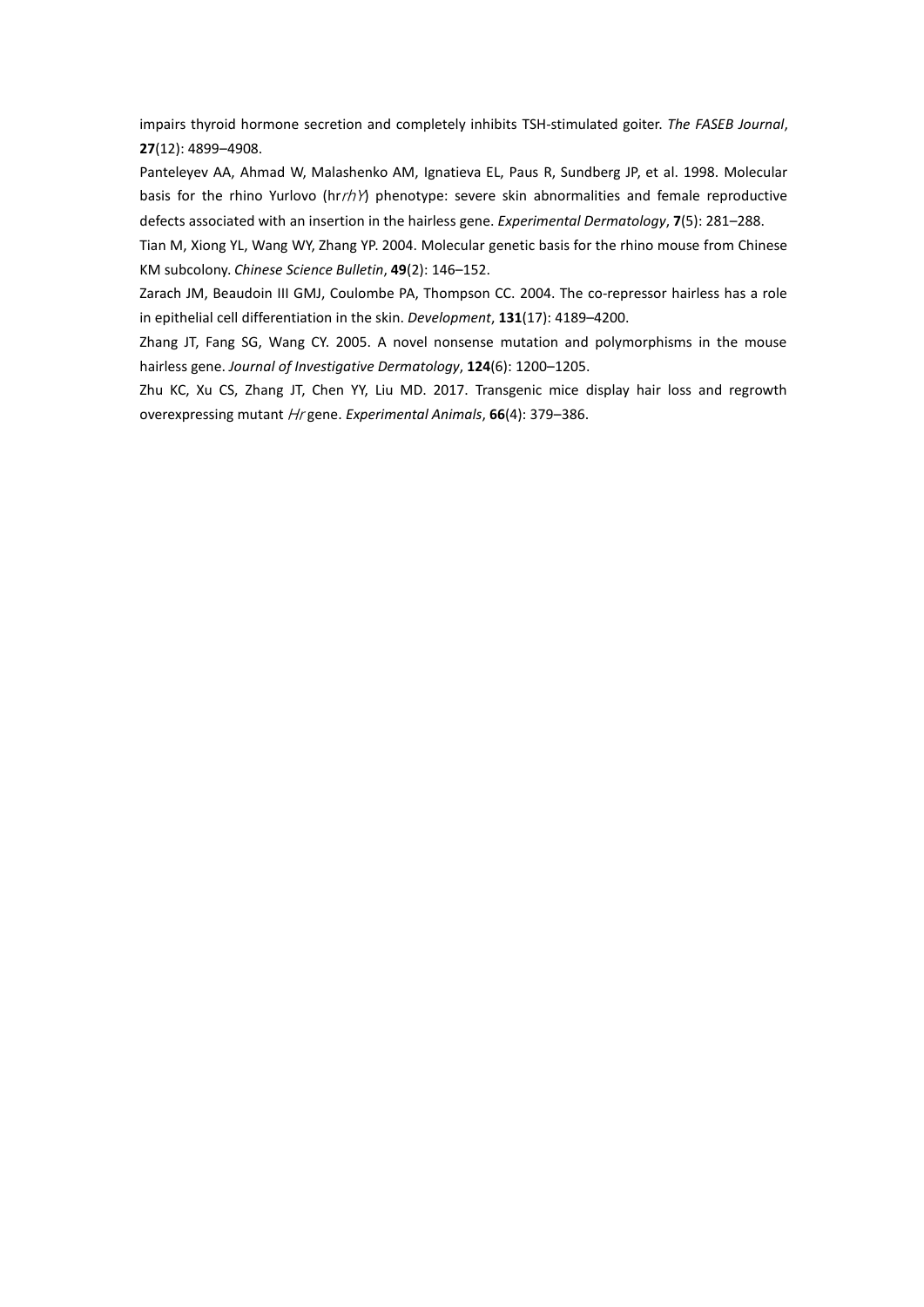# **Supplementary Figures and Tables**



Supplementary **Figure S1. SHJH***hr* **mice had lower blood pressure.** (A-C) DBP, SBP, and MAP of SHJH<sup>hr</sup> and ICR mice. Box plots in A and B represent  $5<sup>th</sup>$  to  $95<sup>th</sup>$ percentile, horizontal lines within boxes represent mean value, and error bars represent lowest and highest value in 5<sup>th</sup> percentile and 95<sup>th</sup> percentile, respectively. These data were measured using a noninvasive intelligent blood pressure meter three times for each mouse. *n=*18 mice in each group. DBP, diastolic blood pressure. SBP, systolic blood pressure. MAP, mean arterial pressure. ICR, ICR mice; SHJH, SHJH*hr* mice. \**P*<0.05.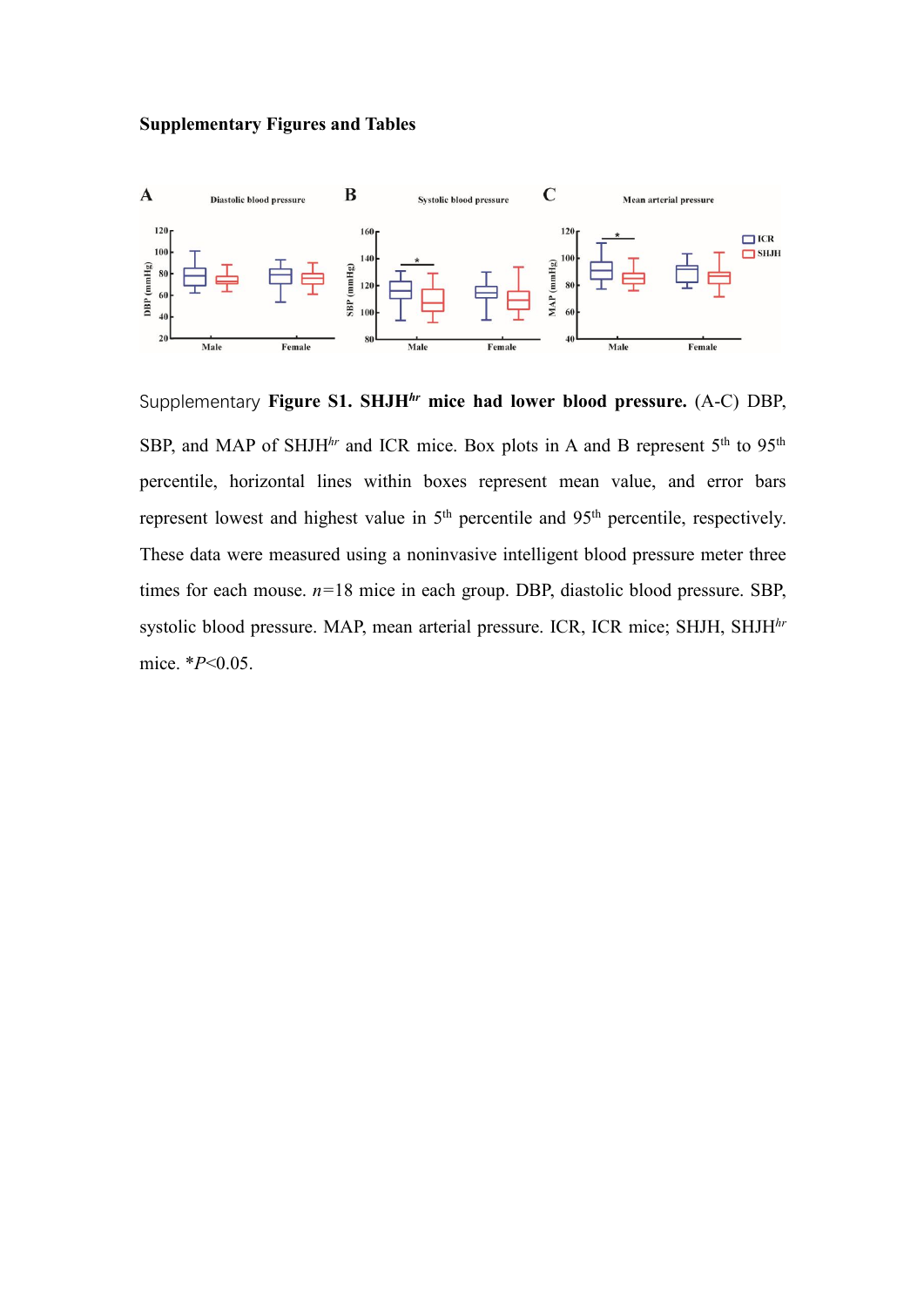

**Supplementary Figure S2. Thyroid follicle with smaller thyrocyte area in 8-week-old SHJH***hr* **mice.** (A) H&E-stained thyroid section. Eight-week-old SHJH*hr* mice showed abnormal thyroid follicles with smaller thyrocyte area (B) and larger number of visible nuclei (C) and colloid area (D). (E-G) Relative frequency of thyrocyte area, number of cells per follicle (visible nuclei), and follicle lumen area (colloid area). Using six slides from each group, 30 thyroid follicles in each slide were randomly selected. Whole follicle area, visible nuclei per follicle, and follicle lumen area were measured, with thyrocyte area (follicle area minus follicle lumen area), average thyrocyte size (thyrocyte area divided by number of visible nuclei), and follicle lumen area (colloid area) then analyzed. Box plot represents  $5<sup>th</sup>$  to  $95<sup>th</sup>$ percentiles, and horizontal line in box represents median values. Whiskers of boxes represent error bars. Data analysis was performed using Student's *t-*test with GraphPad Prism v7.0. SHJH, SHJH*hr* mice; ICR, ICR mice. \**P*<0.05, \*\**P*<0.01, \*\*\**P*<0.001.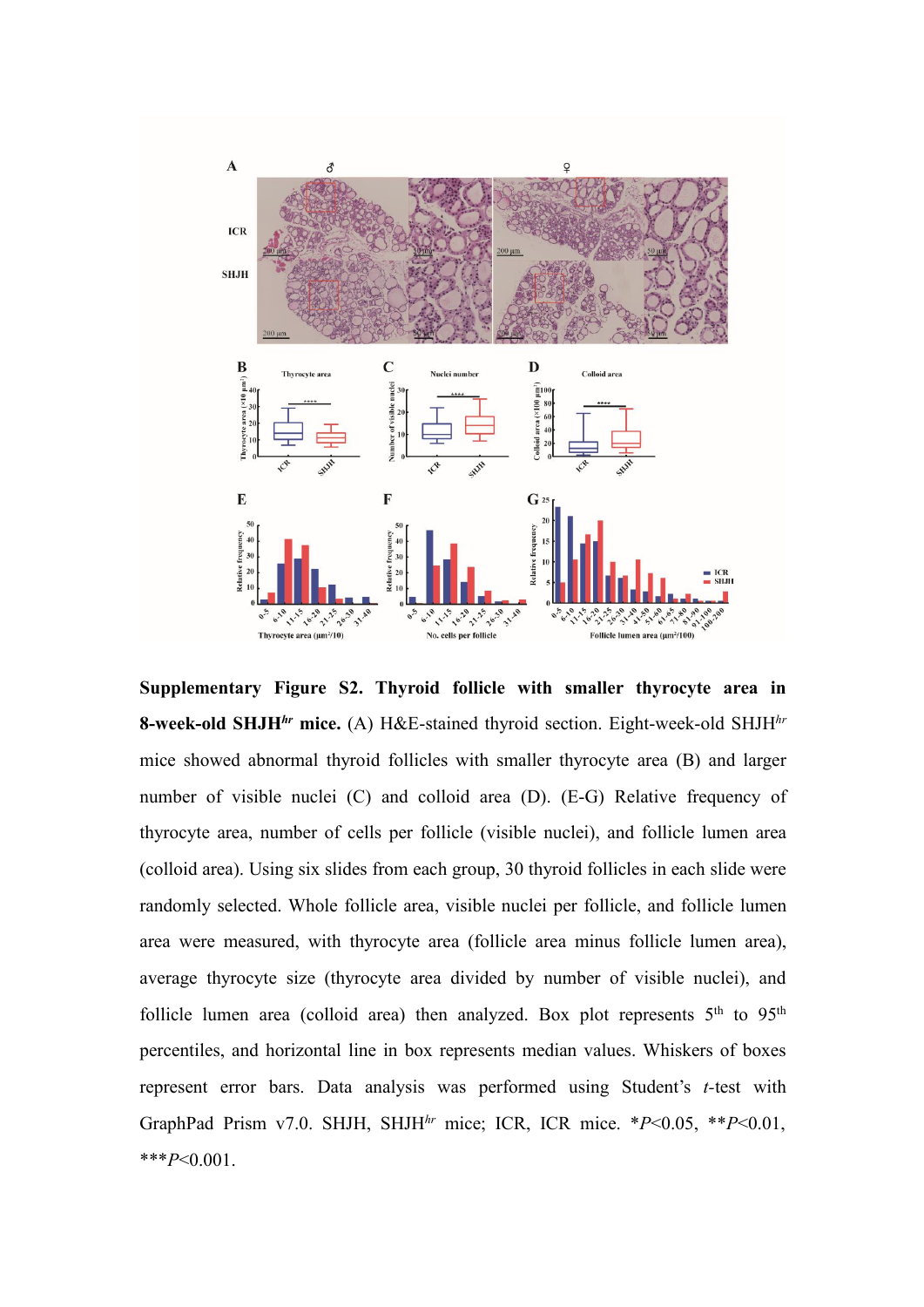

**Supplementary Figure S3. Thyroid follicles in SHJH***hr* **mice showed an increase in follicle cell number and thyrocyte area.** H&E-stained thyroid sections were used to measure follicle area, follicle lumen area, and follicle cell nuclei with ImageJ, with number of cells per follicle, thyrocyte area, and follicle lumen area (colloid area) then calculated. Box plots in A, B, and C represent  $5<sup>th</sup>$  to  $95<sup>th</sup>$  percentile, horizontal lines within boxes represent mean value, and error bars represent lowest and highest value in 5<sup>th</sup> percentile and 95<sup>th</sup> percentile, respectively. SHJH, SHJH<sup>hr</sup> mice; ICR, ICR mice. *n*=6 (three male and three female mice in each group). \**P<*0.05, \*\*\**P<*0.001.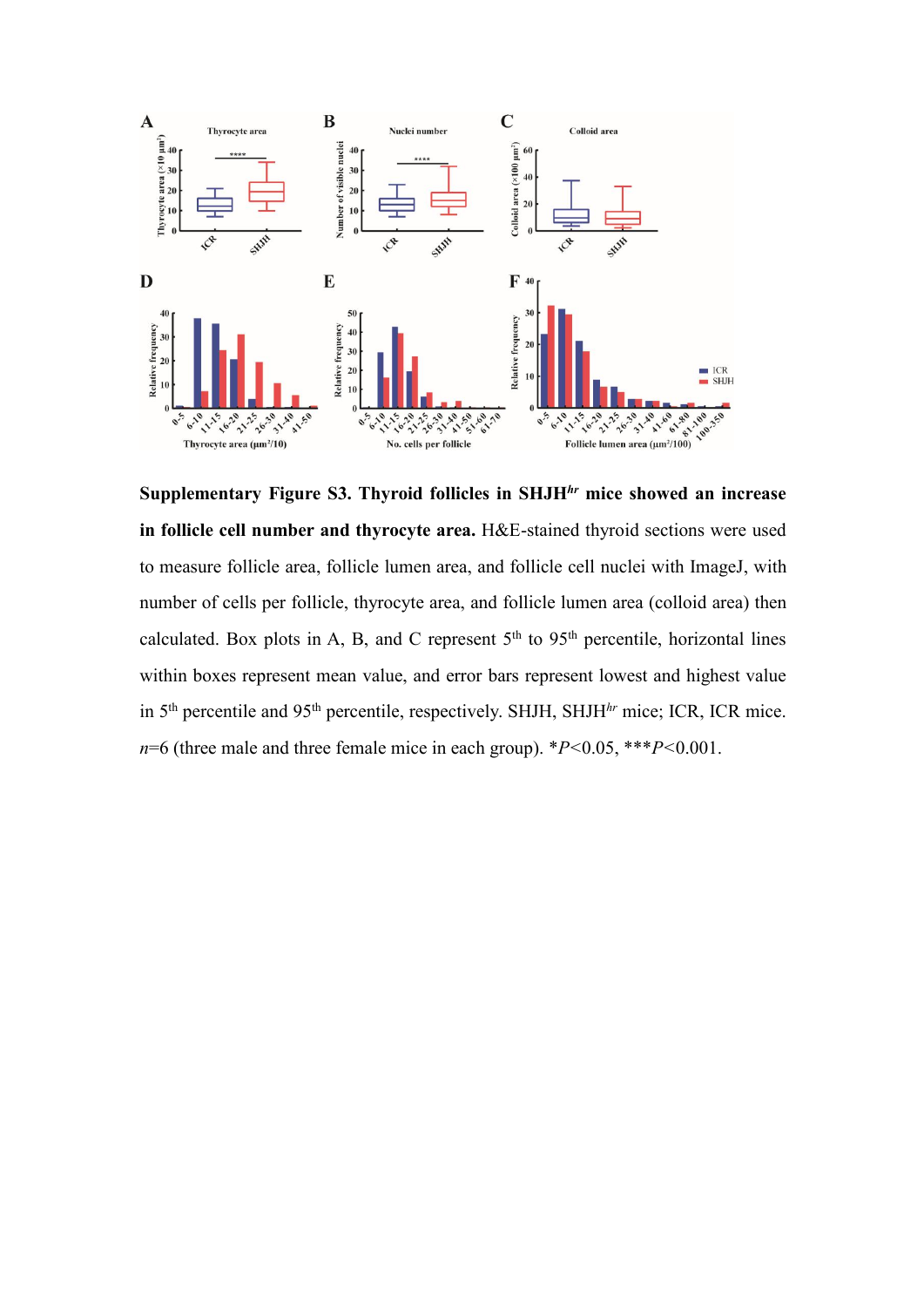

**Supplementary Figure S4. Nine-month-old SHJH***hr* **mice showed higher T3 and T4 levels than ICR mice.** (A-C) TSH, T3, and T4 levels in 9-month-old mice (*n*=6), respectively. Box plot represents 5<sup>th</sup> to 95<sup>th</sup> percentiles and horizontal lines in boxes represent medium values. Whiskers of boxes represent error bars. ICR, ICR mice; SHJH, SHJH*hr* mice. \**P<*0.05, \*\*\**P<*0.001.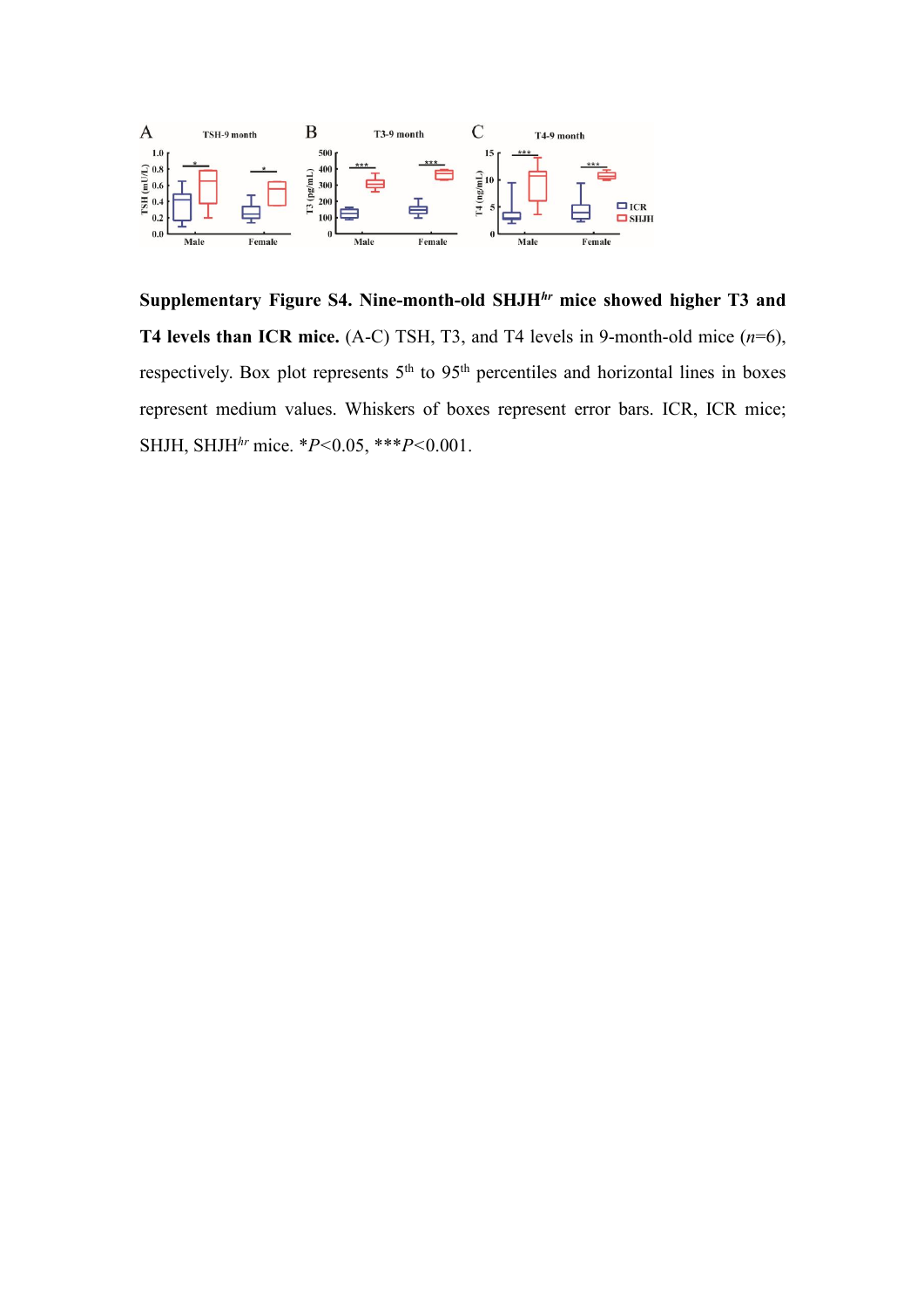# **Supplementary Tables**

| Exon    | Mutant site <sup>*</sup> | Amino acid   |
|---------|--------------------------|--------------|
| Exon 3  | 1824A > G                | Q303G        |
| Exon 3  | 2151C > T                | G412G        |
| Exon 4  | 2314C > T                | R467X        |
| Exon 4  | 2443T > A                | <b>S510T</b> |
| Exon 5  | 2516-2518del             | G534del      |
| Exon 6  | 2703T > C                | S596S        |
| Exon 19 | 5527T > C                |              |

**Supplementary Table S1.** *Hr* polymorphisms in SHJH*hr* mice

\*Mutant site refers to *Hr* mRNA sequence NM\_001379479.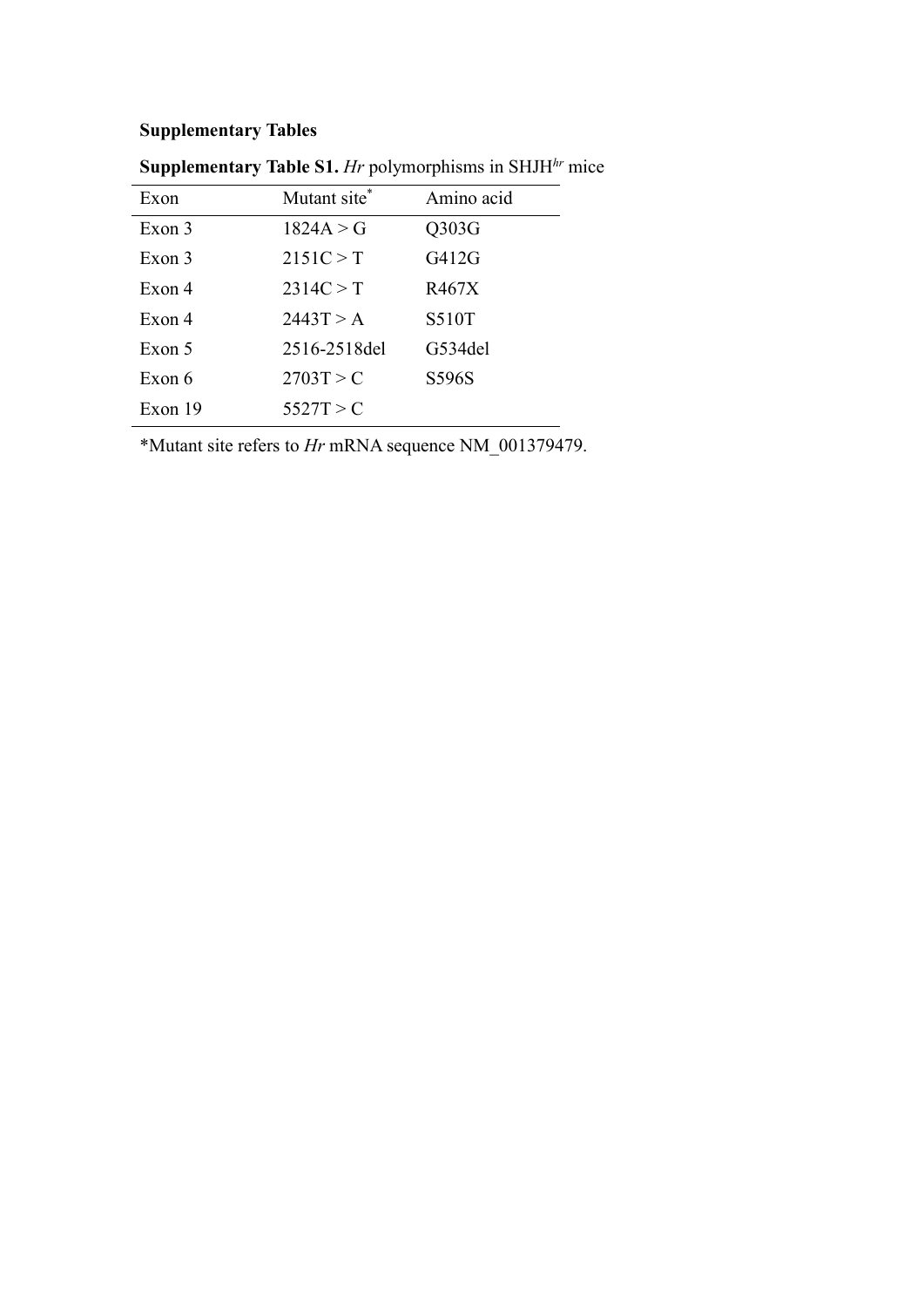|                      | Location  | <b>Mutant</b>   | <b>Mutant form</b> |                                        |  |
|----------------------|-----------|-----------------|--------------------|----------------------------------------|--|
| <b>Allele</b>        |           | positon*        |                    | Reference                              |  |
| $hr^{hr}$            | Intron 6  | Pmv43 insertion | Mis-splicing       | (Cachon-Gonzalez et                    |  |
|                      |           |                 |                    | al., 1999)                             |  |
| $hr^{rh}$            | Exon 6    | 2704C>T         | R597X              | (Cachon-Gonzalez et                    |  |
|                      |           |                 |                    | al., 1999)                             |  |
| hr <sup>r</sup> hsl  | Exon 12   | 3648G>A         | W911X              | (Zhang et al., 2005)                   |  |
| $Hr^{rh-J}$          | Exon 5    | 2515-2517del    | E534del            | (Tian et al., 2004)                    |  |
| $Hr^{rh-7J}$         | Exon 3    | 1789G > A       | W292X              | (Cachon-Gonzalez et                    |  |
|                      |           |                 |                    | al., 1999)                             |  |
| $Hr^{rh-8J}$         | Exon 4    | 2448-2449       | Q511H, K512X       | (Ahmad<br>al.,<br>et                   |  |
|                      |           | GA>TT           |                    | 1999a)                                 |  |
| $Hr^{rh\text{-}bmh}$ | Exon 19   | 4456 del 296 bp | Deletion at the 3' | (Brancaz<br>al.,<br>et                 |  |
|                      |           |                 | end<br>of hairless | 2004)                                  |  |
|                      |           |                 | gene               |                                        |  |
| $hr^{rhChr}$         | Exon 4    | 2314C>T         | R467X              | (Ahmad<br>al.,<br>et                   |  |
|                      |           |                 |                    | 1999a)                                 |  |
| $hr^{rhY}$           | Exon 16   | 4058 ins 13bp   | Frameshift,        | (Panteleyev et al.,                    |  |
|                      |           |                 | premature<br>stop  | 1998a)                                 |  |
|                      |           |                 | codon at aa 1137   |                                        |  |
| $hr^{rhKIZ}$         | Exon 11   | 3355C>T         | <b>R814X</b>       | (Tian et al., 2004)                    |  |
| $hr^{Tg5053Mm}$      | Intron    | Transgene       |                    | Deletion of most (Cachon-Gonzalez et   |  |
|                      | 5-Exon 8  | insertion       | end<br>the $3'$    | of al., 1999)                          |  |
|                      |           |                 | hairless gene      |                                        |  |
| $Hr^{tm1Cct}$        | Exon 8-10 | Homologous      |                    | Loss of function (Zarach et al., 2004) |  |
|                      |           | recombination   | $(hr(-/-))$        |                                        |  |
| $Hr^{Ov}$ #          | Exon 1-19 | Transgene       | $(Hr)$ gene        | with $(Zhu et al., 2017)$              |  |
|                      |           | insertion       | 3648<br>G>A        |                                        |  |
|                      |           |                 | mutant) W911X      |                                        |  |
| $hr^S HJH$           | Exon 4    | 2314C>T         | R467X              | This report                            |  |

# **Supplementary Table S2.** Polymorphisms in mouse *Hr* gene

\*Mutant sites were modified according to *Hr* mRNA sequence NM\_001379479. #*Hr ov* is named after *Hr* gene overexpression according to (Zhu et al., 2017).